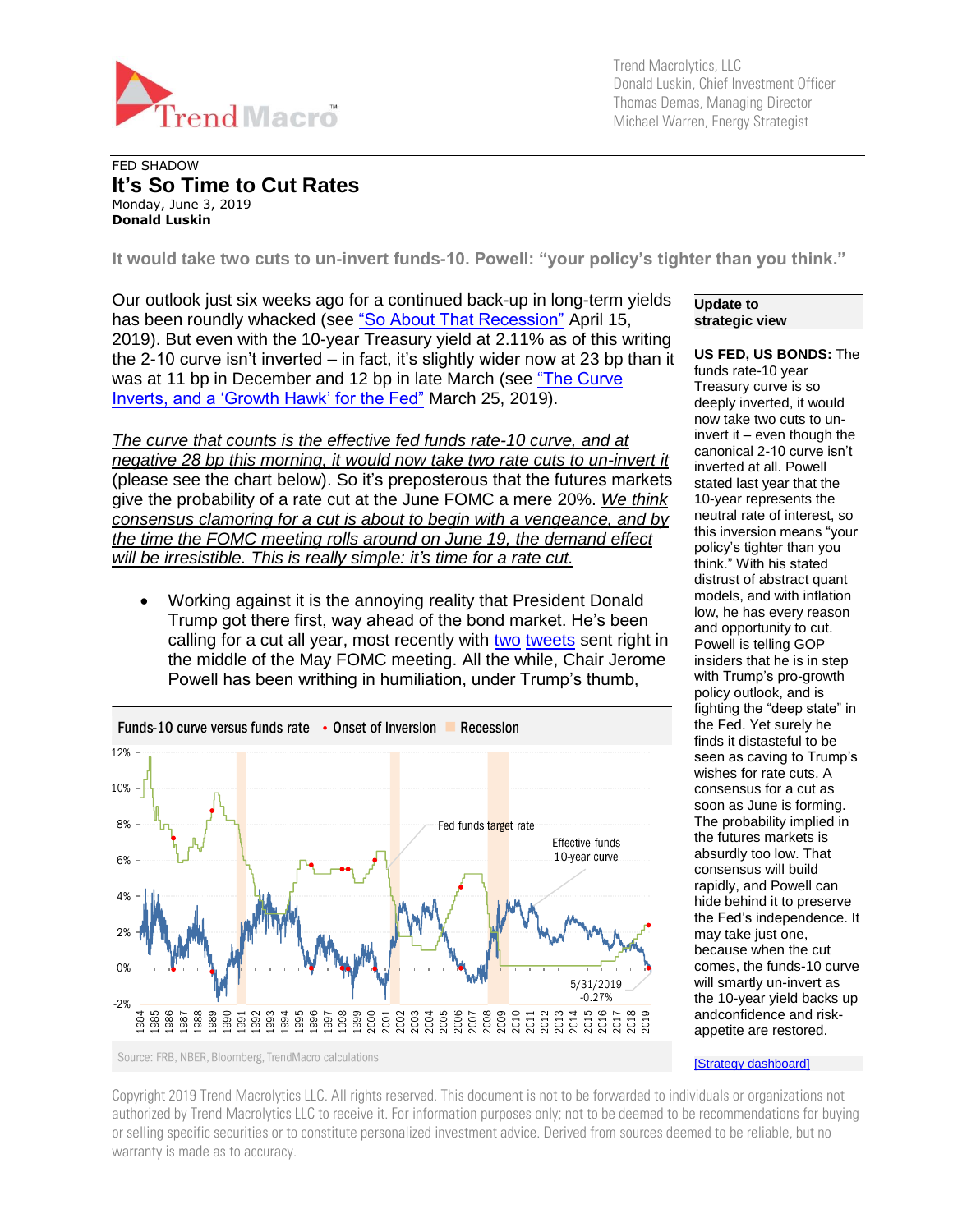

Donald J. Trump @realDonaldTrum

China is adding great stimulus to its economy while at the same time keeping interest rates low. Our Federal Reserve has incessantly lifted interest rates, even though inflation is very low, and instituted a very big dose of quantitative tightening. We have the potential to go...

12:56pm · 30 Apr 2019 · Twitter for iPhone



....up like a rocket if we did some lowering of rates, like one point, and some quantitative easing. Yes, we are doing very well at 3.2% GDP, but with our wonderfully low inflation, we could be setting major records &, at the same time, make our National Debt start to look small!

having cut a deal with him Christmas week in order to keep his job (see ["Did Powell Just Cut a Deal?"](https://tmac.ro/2EHbd4u) December 23, 2018).

• *No one likes to admit Trump was right, Powell least of all.* 

• *And yet the funds-10 curve is giving Powell all the intellectual ammunition he needs to claim – with complete truthfulness – that he, Powell, has been there all along, all by himself. It was his idea. No compromise to Fed independence.* 

• *Based on Powell's own policy statements, this inversion means the Fed is too tight.*

Last July, in the Q-and-A following his first [semi-annual testimony to Congress,](https://www.dropbox.com/s/ct4o1lyvzda6kiu/20180717senateTestimony.pdf?dl=0) he told Senator Patrick Toomey (R-PA):

*"…longer run rates…tell us something…about what the longer run neutral rate is. That's really, I think, why the slope of the yield curve matters… if you raised short term rates higher than long term rates,* 

1:05pm · 30 Apr 2019 · Twitter for iPhone

*then maybe your policy's tighter than you think…"*

- We've been unapologetic critics of Powell, to be sure. But we have to give him credit for *that* statement. It is a simple, elegant monetary policy rule, integrating the idea of the [Wicksellian natural](https://www.federalreserve.gov/newsevents/speech/fischer20160519.htm)  [rate of interest](https://www.federalreserve.gov/newsevents/speech/fischer20160519.htm) with the use of market-derived signals.
- It sits beautifully next to his skepticism of academic models expressed the following month [at Jackson Hole:](https://www.federalreserve.gov/newsevents/speech/powell20180824a.htm)

*"…u\* (pronounced 'u star') is the natural rate of unemployment, r\* ('r star') is the neutral real rate of interest, and Π\* ('pi star') is the inflation objective. According to the conventional thinking, policymakers should navigate by these stars. In that sense, they are very much akin to celestial stars… Guiding policy by the stars in practice, however, has been quite challenging of late because our best assessments of the location of the stars have been changing significantly."*

- *So there you have it.* Throw out the stars and the discredited models like the [Phillips Curve,](http://people.virginia.edu/~lc7p/202/Phillips58.pdf) which has Fed officials like Vice Chair Richard Clarida – sophisticated economists who should know better, except that they're too sophisticated for their own good – still yacking [as recently as Thursday](https://www.federalreserve.gov/newsevents/speech/clarida20190530a.htm) about "the dynamic relationship between inflation and employment."
- *Instead, act on loud-and-clear market signals like the inversion of the funds-10 curve.* No one dares talk seriously about the gold standard anymore, though a version of it worked very well during Alan Greenspan's best years as Fed chair (see "Video: What you're [not hearing about Cain, Moore and the gold standard"](https://tmac.ro/2G4GzCp) April 8, 2019). But can't we have some objective standard, some market signal to follow? *The bond market – specifically, the funds-10*

#### **Contact TrendMacro**

On the web at [trendmacro.com](http://www.trendmacro.com/)

Follow us on Twitter at [twitter.com/TweetMacro](https://twitter.com/#!/TweetMacro)

Donald Luskin Chicago IL 312 273 6766 [don@trendmacro.com](mailto:don@trendmacro.com)

Thomas Demas Charlotte NC 704 552 3625 [tdemas@trendmacro.com](mailto:tdemas@trendmacro.com)

Michael Warren Houston TX 713 893 1377 [mike@trendmacro.energy](mailto:mike@trendmacro.energy)

[\[About us\]](http://trendmacro.com/about/what-we-do)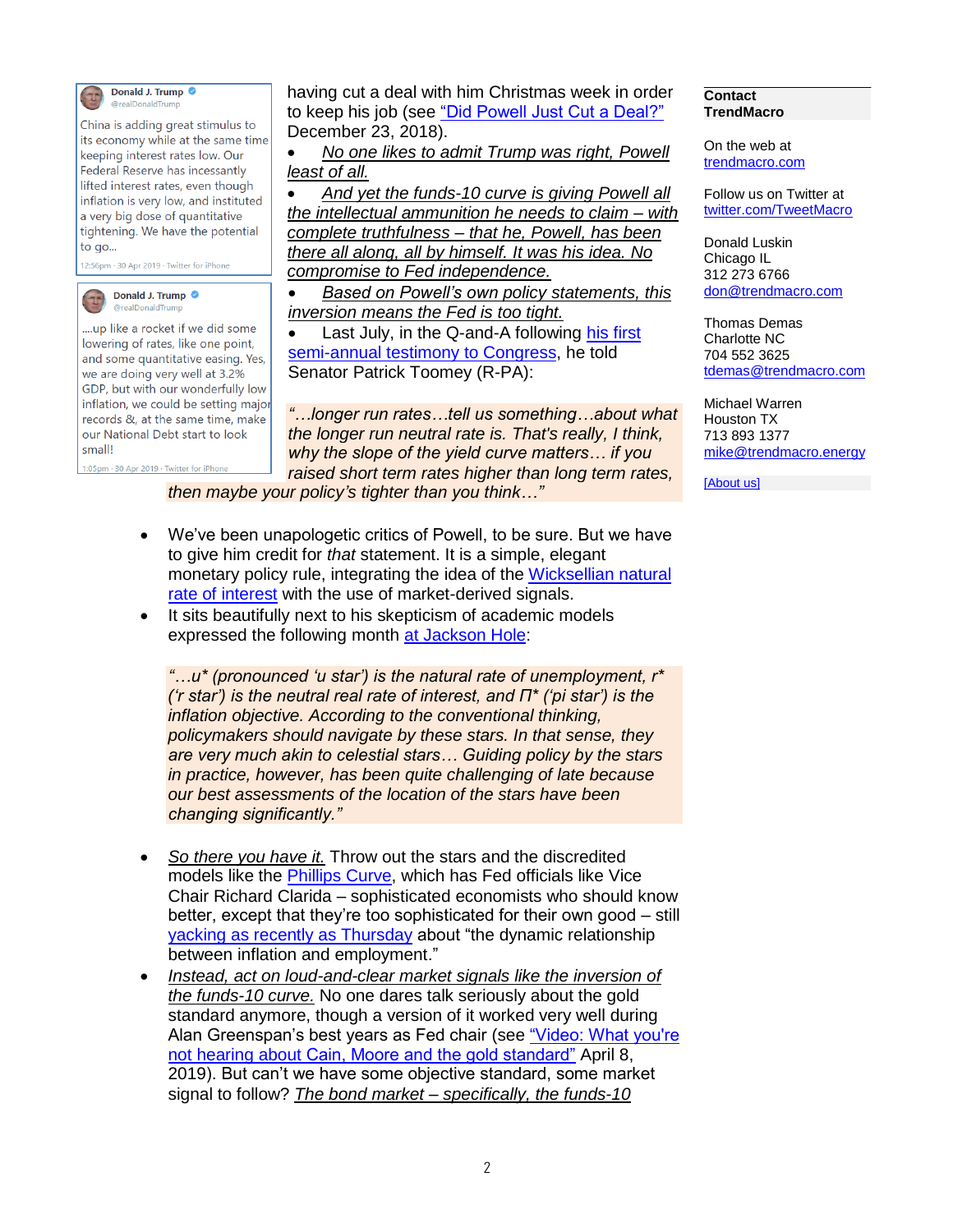### *curve, is the one Powell himself said he would observe. So now's the time to observe it.*

*History is clear that Powell is right about the funds-10 curve. It is a signal to be respected and observed – or to be disrespected and ignored at our peril. When funds-10 inverts, and the Fed cuts rates swiftly, recession can be deferred by many years* (please again see the chart on the first page, and ["Video: What Jay Powell should be telling you about the inverted yield](https://tmac.ro/2uCn7q3)  [curve"](https://tmac.ro/2uCn7q3) April 1, 2019). *When it inverts and the Fed hikes rates, recession follows.*

- When the funds-10 curve inverted in April 1986, it was in the midst of an easing regime under chair Paul Volcker. He kept cutting rates, and the expansion went on for many years. At the next inversion in that expansion in December 1988, Greenspan hiked rates, and a recession followed.
- In the next expansion, when the funds-10 curve inverted in November 1995, Greenspan cut rates; when it inverted again in January and May 1998, Greenspan held rates steady at first, then cut – and in both cases the expansion continued. When funds-10 inverted again in March 2000, he hiked, and recession followed.
- In the next expansion, when the funds-10 curve inverted in March 2006, new chair Ben Bernanke hiked rates three times, and didn't finally cut until October 2007, when it was very much too late to head off the Great Recession that followed.
- *In the present expansion, the funds-10 curve inverted in late March. So far, at least Powell has not made the mistake of hiking rates. But he hasn't cut them. We think he should, and we think he will.*
- This isn't *entirely* an out of consensus view. The OIS forward curve stopped expecting rate hikes, three months ahead, right after the December FOMC (see ["On the December FOMC"](https://tmac.ro/2LmxB4o) December 19, 2018). It sets the three-month probability of a cut now at 68% (please see the chart below).



# **Funds rate, actual and forward, and probability of a cut**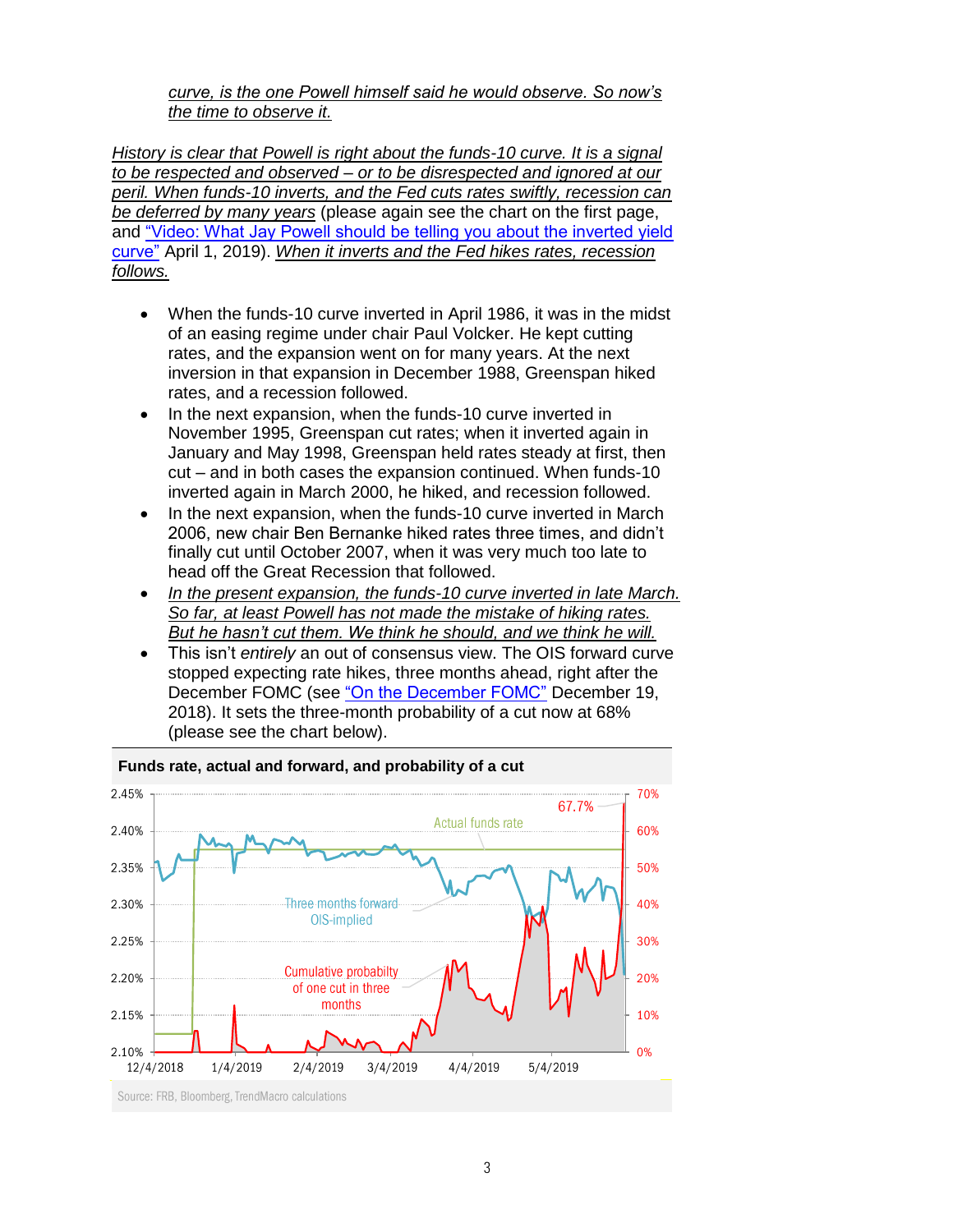- *It's going to take a stronger consensus than that to get Powell to act.*
- We are hearing through our friends in the vast right-wing conspiracy – third-hand, but still sourced – that *Powell is telling GOP insiders he considers himself completely aligned with Trump's vision*. We are told Powell claims he embraces the idea of an expansive Fed oriented toward running the economy at full speed for the sake of boosting working-class wages, so long as too-high inflation is not a binding constraint. We are hearing Powell claims this shared vision has been thwarted by the Fed bureaucracy, which he likens to the "deep state" that Trump complains about. We are hearing that he says he refuses to look at any research generated internally by Fed staff.
- We're willing to assume that Powell has indeed said those things. But then it's not obvious why, other than the two statements we have cited, Powell has made no action that would indicate that he is not himself a creature of the Fed's "deep state." He sings along with the Fed choir, [insisting that low inflation is](https://www.federalreserve.gov/mediacenter/files/FOMCpresconf20190501.pdf) only "transitory." And [he babbles all the same stuff](https://www.federalreserve.gov/newsevents/speech/powell20180406a.htm) as Clarida and all the others about the enduring meaning of the Phillips Curvewhile admitting it has become "flat." If he wanted to stand against the Fed's "deep state," he certainly could.
- His compliant positions are most unfortunate if, indeed, he actually does adhere to Trump's vision that the Fed can [let the economy](https://www.wsj.com/articles/yellen-cites-benefits-to-running-economy-hot-for-some-time-1476466215)  ["run hot"](https://www.wsj.com/articles/yellen-cites-benefits-to-running-economy-hot-for-some-time-1476466215) unless inflation is a binding constraint – *because inflation very much isn't a binding constraint.* In one sense, Trump's tweet was right – inflation is "wonderfully low." In another sense, former [chair Ben Bernanke's deflation-fighting sense,](https://www.federalreserve.gov/boarddocs/speeches/2002/20021121/) inflation is "dangerously low." Either way, it's low.
- For the last decade-plus, inflation has only met or exceeded the Fed's target of 2% on core personal consumption expenditures in six months out of 124 (please see the chart below). *It's not low inflation that is "transitory." It's at-target inflation that is "transitory."*

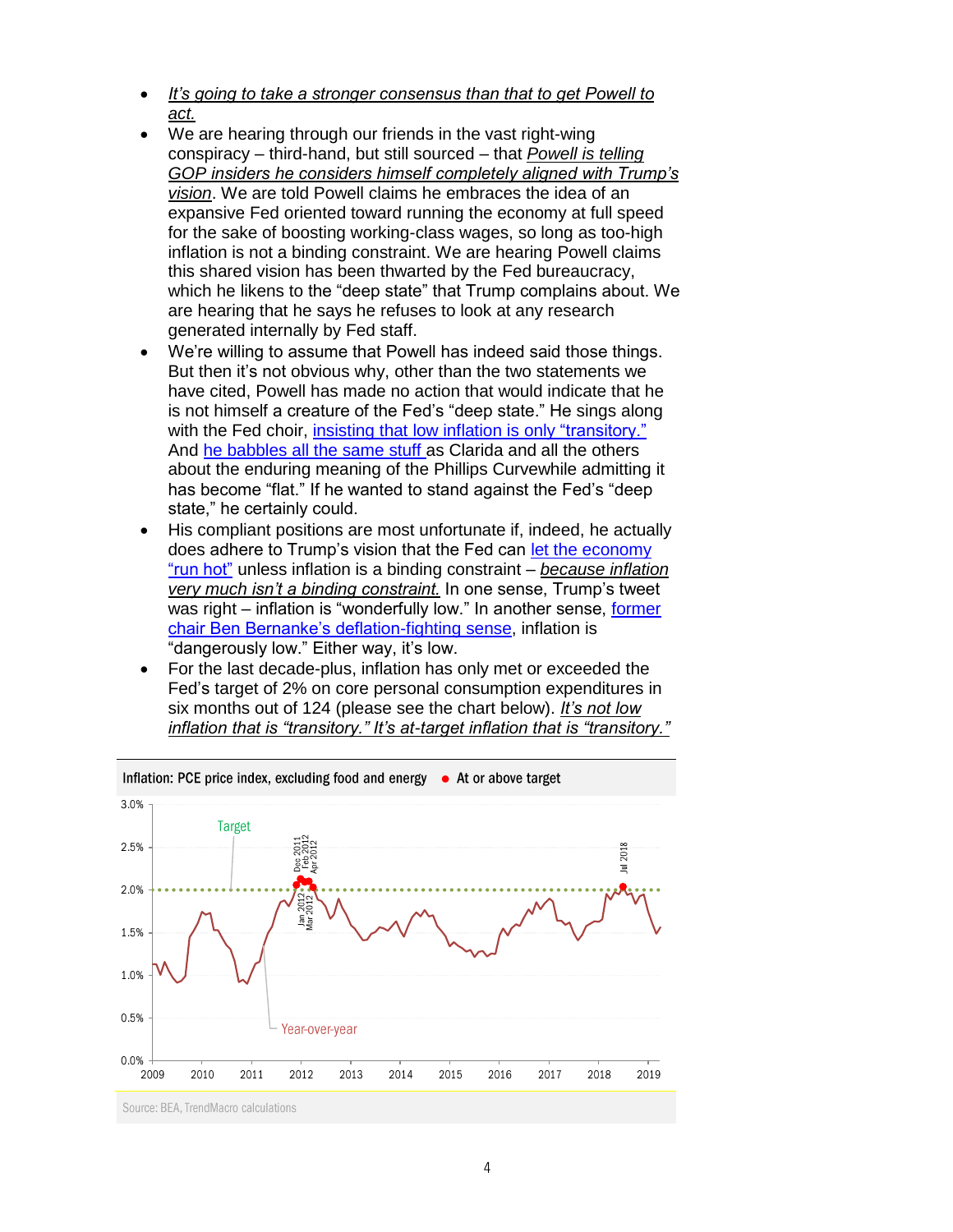- *Hey, at this point, we'd think that all it has to be is "not high," and that would be sufficient for Powell to act* upon his own stated policy rule – that when the funds-10 curve is inverted, "maybe your policy's tighter than you think."
- *He wouldn't be giving in to Trump. He could defend himself easily against charges that he has compromised the Fed's independence. He can say he's just following his own policy rule, because that's just what he'd be doing. He could even get in a dig at Trump, saying he's doing it, in part, to offset the contractionary effect of the president's reckless tariffs.*
- Realistically, given Powell's revealed inability to lead which he alibis by griping that he has somehow been thwarted by the "deep state" – following his own rule is going to require first that a consensus be formed. When that consensus forms, then Powell can get out in front and act like he's leading it. Or he can act like he's following the consensus, which for him is better than being seen as following Trump.
- *A consensus is forming. It's been clear to us all last week from talking to clients.*

Our view has been that we are approximately repeating the almostrecession episode of late 2015 and early 2016. That episode, like the present, saw the economy shocked by risk of a hard landing in China, a collapse in oil prices, a breakout in credit spreads and a too-tight Fed that didn't seem to be aware of any of it (see "So [About That Recession"](https://tmac.ro/2PeFVW4) April 15, 2019). We thought we'd seen enough turbulence, and that we were about to leave all that recession-risk behind, using it as a "mid-cycle refresh" or "pit stop" that would power-up the next leg of the expansion.

- Maybe we were plain wrong. Or maybe we just got ahead of ourselves. After all, in the 2015-2016 episode, the turbulence didn't end until the mid-year crisis associated with the Brexit referendum, which drove risk aversion to a crisis-point at which the US 10-year yield traded at 1.32%, the lowest in the history of our nation. Perhaps we are heading into such a crisis-point now.
- At the crisis-point in 2016, the Fed had only hiked rates once Chair Janet Yellen's poorly-timed "lift-off" in December 2015. So a rate cut wouldn't have meant anything, because from a target range of 0.25%-to-0.50% there was practically no room to cut anyway. And even with the 10-year yield at an historically low 1.32%, the funds-10 curve was a long way from inverted.
- This time the environment is different in both respects. Now, nine rate hikes later, there's plenty of room to cut. And the funds-10 curve is inverted.
- *It is so time for a rate cut. Unless the crisis-point comes first and clears itself and we definitively move beyond it – as happened swiftly from the bottom in 2016 – the cut is coming in June, and if not, surely in July.*
- *When it comes, the funds-10 curve will un-invert smartly – all else equal in the economic backdrop – both because the funds rate will have been lowered by fiat, and because the 10-year yield will back up in response as confidence and risk-appetite are restored.*